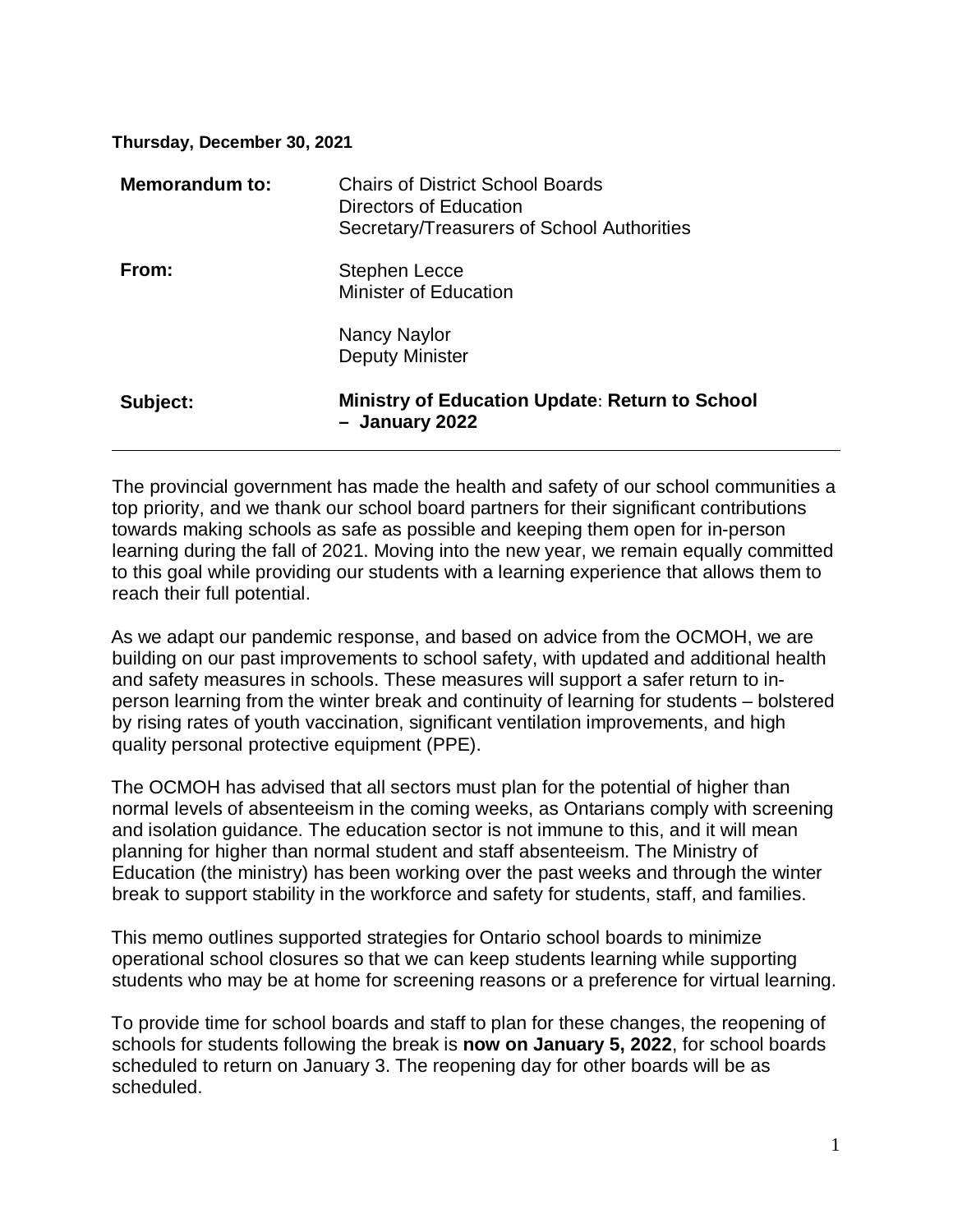### **Updated Health and Safety Guidance**

The ministry, based on advice from the OCMOH, will be implementing additional health and safety measures in schools effective January 2022. These measures will supplement and build on the existing 2021-22 school year health and safety measures to ensure as safe and healthy a school environment as possible, as outlined in the *[COVID-19: Health, Safety and Operational Guidance for Schools \(2021-22\)](https://www.ontario.ca/document/covid-19-health-safety-and-operational-guidance-schools-2021-2022)*. These measures are not prerequisites to reopening set by the OCMOH, however some of these protocols exceed the recommended guidance out of abundance of caution to protect students, staff, and communities.

#### 1. **Masking**

Based on the emerging evidence of Omicron spread, students should wear a well-fitted mask in Grade 1-12. The requirement for students Grade 1-12 to wear a cloth or medical mask remains in place and masking continues to be strongly recommended for kindergarten students.

The government will be providing students with expanded access to free high quality three-ply cloth masks. These will be available to students and encouraged to be used. The use of these specific masks is not being mandated at this time. The purpose of this measure is to encourage students to use a higher quality mask than some of the single or two-ply masks that some may currently be relying upon.

In addition, the ministry will also be providing education staff with the option of a non-fittested N95 mask. These masks meet the same National Institute for Occupational Safety & Health (NIOSH) standards as fit-tested N95s but have not been, and are not required to be, fit-tested. Staff will have the option to wear either medical/surgical masks or non-fit-tested N95 masks provided by the government. The existing requirement for staff that perform aerosol generating medical procedures (AGMP) to wear a fitted N95 does not change.

The ministry has already provided ordering information to school boards for additional three-ply cloth masks for students, and non-fit-tested N95 masks for staff. The ministry will work closely with the Ministry of Government and Consumer Services and school boards to arrange shipments and related logistics as early as possible, now that the OCMOH approved the Ministry's request on December 20, 2021, to use non-fit-tested N95 masks for staff.

# 2. **Screening**

Per the government's announcement on December 30, 2021, testing and case and contact management are now focused on the highest risk settings, which excludes schools. Isolation requirements for individuals with COVID-19 symptoms have also changed.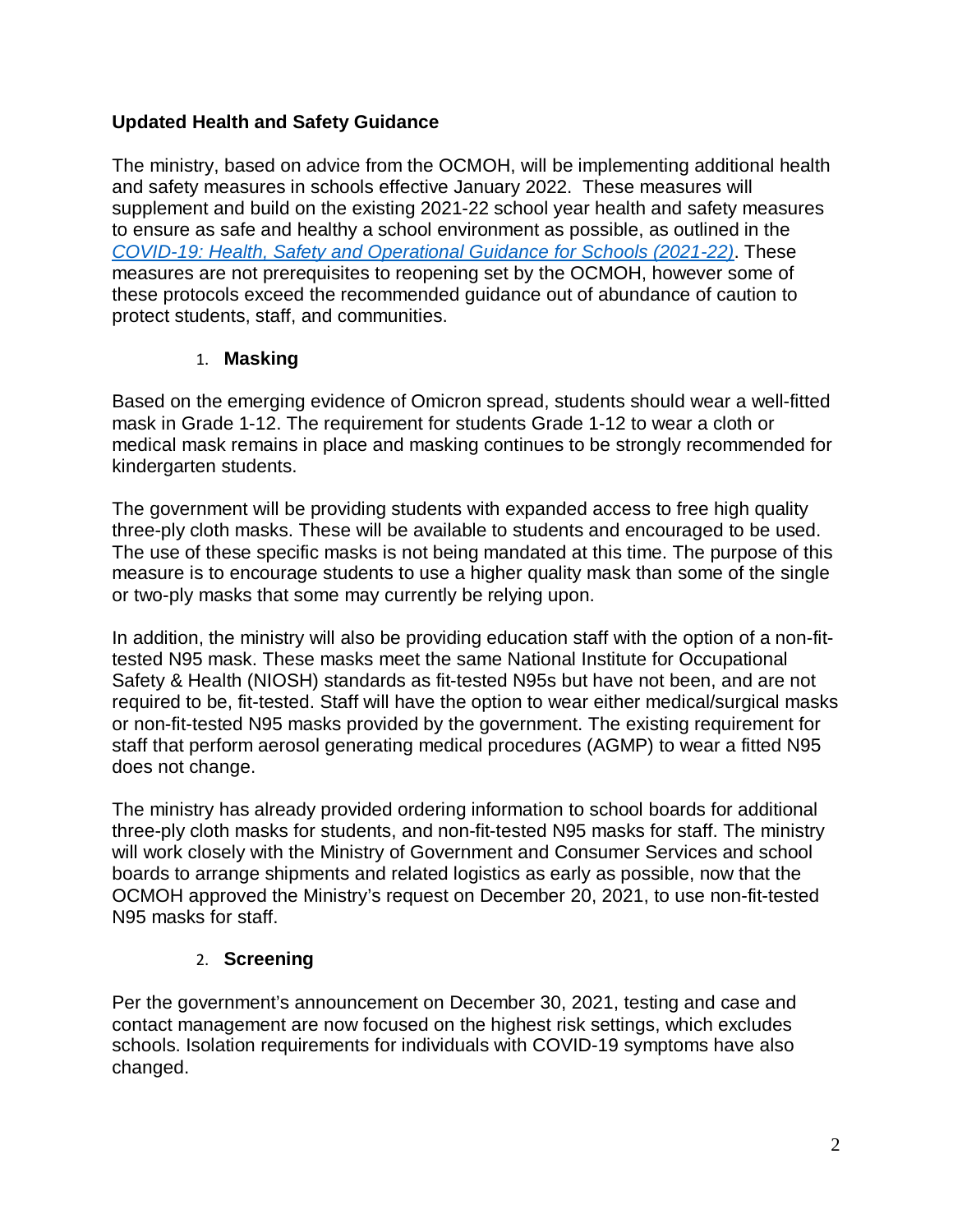Rigorous screening and monitoring of symptoms by students, families, and staff is critical to limiting transmission and keeping schools safer and open for in-person learning. As an additional layer of protection for students and staff, effective January 2022, all schools are required to reinstate daily on-site confirmation of screening for all students and staff until further notice.

In addition, on the recommendation of the OCMOH, a more sensitive COVID-19 symptom list is being reinstated for daily active screening of all students and staff in schools and child care. Anyone who has symptoms suggestive of COVID-19 or is a confirmed positive case must self-isolate, regardless of vaccination status. All schools and boards are asked to communicate the new school screener to students, staff and families.

If a student/staff is experiencing **at least one** symptom most commonly associated with COVID-19 or **two or more** symptoms less commonly associated with COVID-19, they must self-isolate as per public health guidelines. If a student/staff is experiencing only one symptom less commonly associated with COVID-19, they must stay home until their symptom(s) has been improving for 24 hours (48 hours for nausea, vomiting and/or diarrhea). The OCMOH is also requiring that household members, including siblings, stay home until the household member experiencing symptom(s) is cleared from their isolation.

School principals can connect with the local pubic health unit's (PHU) school-focused nurse or other designated contact assigned to their school for further assistance.

# 3. **Testing**

Building on the testing initiatives announced in October 2021, and to provide targeted access to polymerase chain reaction (PCR) testing for students and education staff, the PCR self-collection initiative in schools will continue, with a focus on the most commonly associated symptoms.

Schools already have a limited supply of take-home PCR self-collection kits available in their schools. Effective January 2022, PCR self-collection kits are to be provided to individual symptomatic elementary and secondary students and education staff experiencing only symptoms most commonly associated with COVID-19. Arrangements must be made to provide safe access to kits for individuals requiring them.

The continued and modified use of PCR self-collection kits for schools is part of the government's efforts to reduce absenteeism for students and staff that receive a negative test result.

Building on the government's efforts to provide over 11 million rapid antigen screening tests over the holiday break, schools boards and schools should remind families to use at least 1-2 remaining tests for students before returning to in-person learning in January, and to stay home if a student receives a positive test result.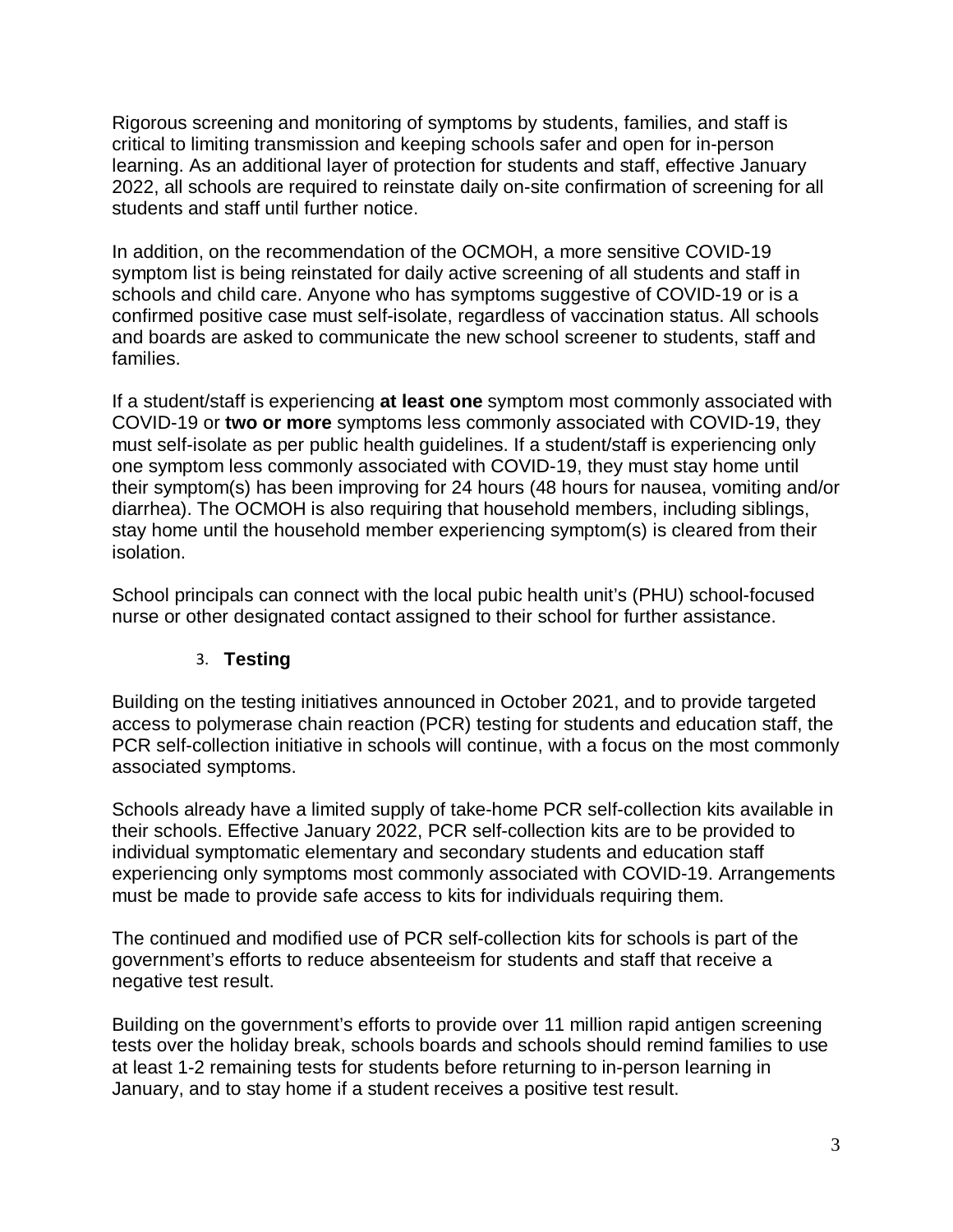Pending supply of additional rapid antigen screening tests, the ministry will continue to work closely with the Ministry of Health and the Ministry of Government and Consumer Services (MGCS) to expand access to rapid antigen screening testing in schools.

### 4. **Enhanced cohorting measures**

To mitigate risks associated with the colder weather and gatherings/travel over the winter holidays and to limit the number of contacts for more vulnerable populations, elementary students will be required to cohort during recess and outdoor breaks to limit contacts as much as possible during this period.

#### 5. **Paused sports and extra-curricular activities and community settings**

On the strong advice of the OCMOH, indoor high contact and high intensity activities, such as wrestling or basketball, multi-cohort choirs and wind instrument ensembles, will be paused temporarily to ensure the health and well-being of students.

#### 6. **Improved ventilation through additional HEPA filter units in schools**

Since the beginning of the pandemic, over 70,000 standalone HEPA filter units and other ventilation devices have been deployed in schools across the province, supported by focused investments in ventilation and air quality as part of Ontario's plan to keep schools safe.

To further improve ventilation in schools, the ministry will deploy an additional 3,000 standalone HEPA filter units to school boards.

#### 7. **Promoting Vaccination**

Vaccination continues to represent our most effective strategy to reduce COVID-19 transmission, and we are pleased to see the growing vaccination rates for school staff and eligible students.

We are grateful for the efforts of school boards to support success during the roll-out of the vaccine for children aged five to 11 and for your work with your local PHUs and partners to create a vaccination experience that is welcoming for students, supports their well-being, and addresses the unique needs of students and their families. As a result of our collective focus and over 400 student focused vaccine clinics in December, Ontario has one of the highest rates of immunization in Canada.

We ask that you continue this work and promote vaccination efforts for students, families, and staff, including third doses for eligible staff.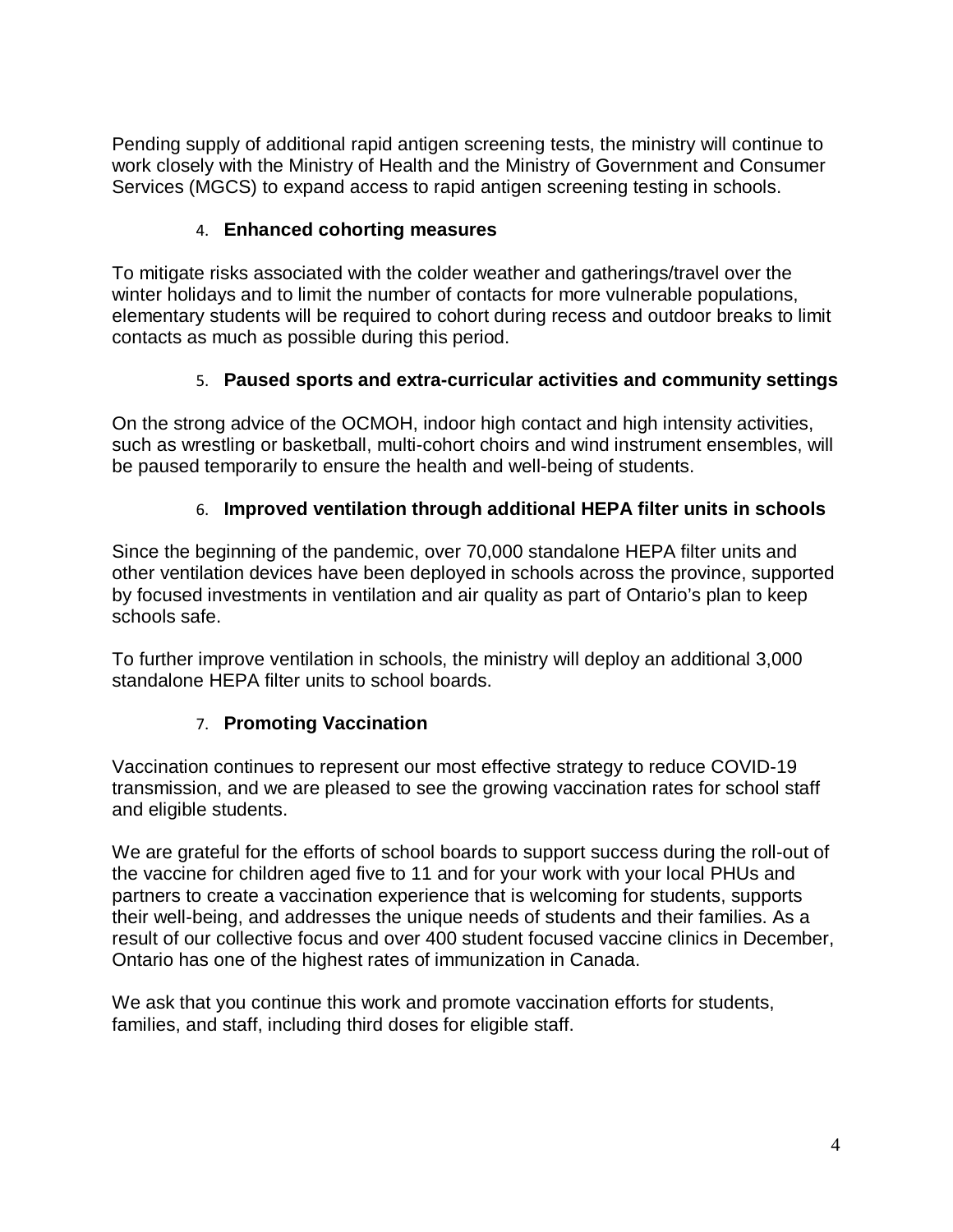The ministry will provide further information to school boards regarding new requirements for staff and partners to disclose information related to third doses. Please note, at this time, individuals are considered fully vaccinated with two approved doses.

#### 8. **Reporting of COVID-19 Cases**

In light of the Omicron (B1.1.529) variant of concern and how quickly it is spreading, the COVID-19 case, contact and outbreak management approach is being updated across all sectors, as directed by the Office of the Chief Medical Officer of Health (OCMOH) to balance individual risk and societal disruption – while maintaining safety within schools and communities. As a result, cohort-based dismissals may not occur in schools and child care settings.

Given recent changes to case and contact management by the Ministry of Health and OCMOH, the ministry will suspend reporting of [COVID-19 cases in schools.](https://www.ontario.ca/page/covid-19-cases-schools) Further information will be shared shortly with school boards on reporting expectations of absences in schools and school closures due to COVID-19, in conjunction with educational and pediatric leaders.

# 9. **Child Care Centres in Schools**

We recognize that the closure of schools from January 3-4, 2022 will have an impact on families who may be unable to care for their child at home. In light of this, we are directing school boards to continue to provide access to their on-site child care centres and to authorized recreational and skill building programs, as those programs are permitted to operate on non-instructional days.

The measures outlined above build on existing health and safety measures already in place that supported a successful 2021-22 school year. To support the continued safe operation of schools, the ministry is providing temporary COVID-19 funding supports, with more than \$1.6 billion in resources available to school boards throughout the year.

# **Supports for Students**

In the 2021/22 school year, all school boards have been directed to offer a virtual learning option to their students. Some families may request a transition to full-time, ongoing virtual learning and school boards are asked to accommodate these requests to the greatest extent possible.

However, school boards may receive requests for a short-term virtual learning option from more families and students than can be accommodated with current teaching capacity in virtual learning. In addition, school boards should anticipate that students may be screened out of in-person learning on a regular basis, albeit unpredictably.

In light of these circumstances, school boards are asked to develop a plan to support short-term virtual learners through the following strategies: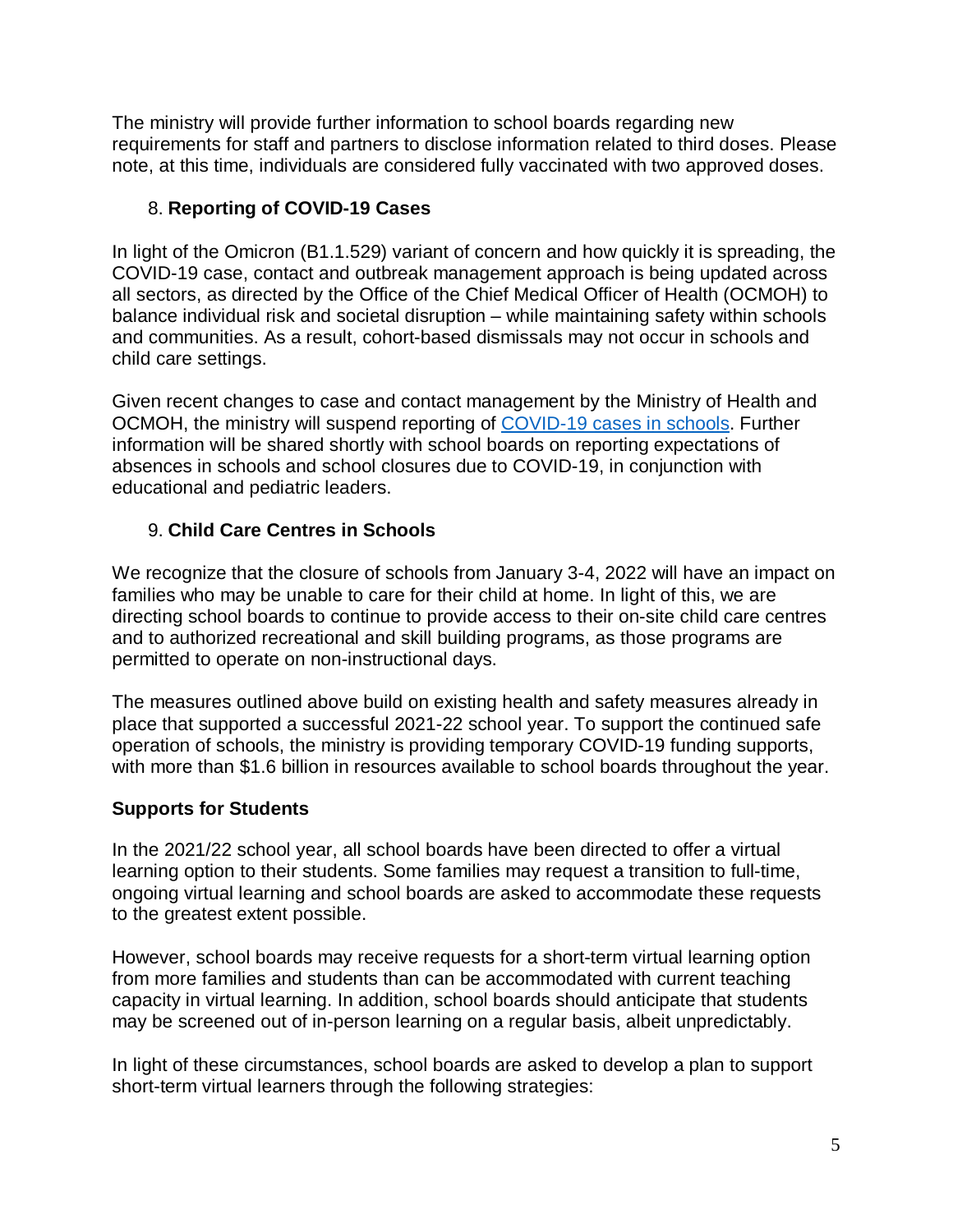- Continue to develop remote learning packages.
- Develop a broadcast option for virtual, grade-based curriculum that can be accessed by multiple students on a streaming basis. This may not be interactive given the volume of students, but the objective would be to ensure that a teacher is available for the full school day providing grade level curriculum-based content.
- Ensure that parents are aware of provincially provided resources:
	- o TVOntario (TVO) and Télévision française de l'Ontario (TFO) will broadcast grade-level, curriculum-based content from 9 am to 3 pm, beginning the week of January 10.
	- o Digital elementary curriculum-based content will be available to parents on the TVO and TFO websites, including engaging learning activities linked to grades and curriculum.
	- o Secondary students may access the "open house" course material in the Independent Learning Centre offered by TVO.
- School boards are encouraged to identify board level resources for students and parents as well to support all short-term virtual learners.

For students accessing the short-term virtual learning opportunities above, the requirements of PPM 164 may not be able to be fully met. School boards are encouraged to identify virtual learning solutions that are aligned with PPM 164 if student absences from in-person learning will be prolonged.

School boards are to work with local PHUs to assess an appropriate timetabling model for secondary schools for February 2022.

# **Supports for Staff Absences to Minimize Operational School Closures**

In recognition of anticipated increases in staff absences, we ask all school boards and schools to monitor staff capacity and absenteeism, and take the following steps if needed to avoid and minimize school closures for operational reasons, given high rates of expected absenteeism. The aim is to keep children in-class using every tool available to us, however, when required, the following steps must be taken first to protect safe inperson learning:

- Introduce rotating, planned remote learning days for schools if needed, up to one day per week (beginning with 1 day per two weeks); and
- Allow school boards to combine classes and assign students to different classes to ensure supervision. Class size standards should continue to be respected.

In addition, school boards must ensure that plans are in place to support students with special education needs to learn remotely that leverage the capacity of education workers and board professionals (e.g. behavioural experts, speech language pathologists, and other professionals) to support remote learning.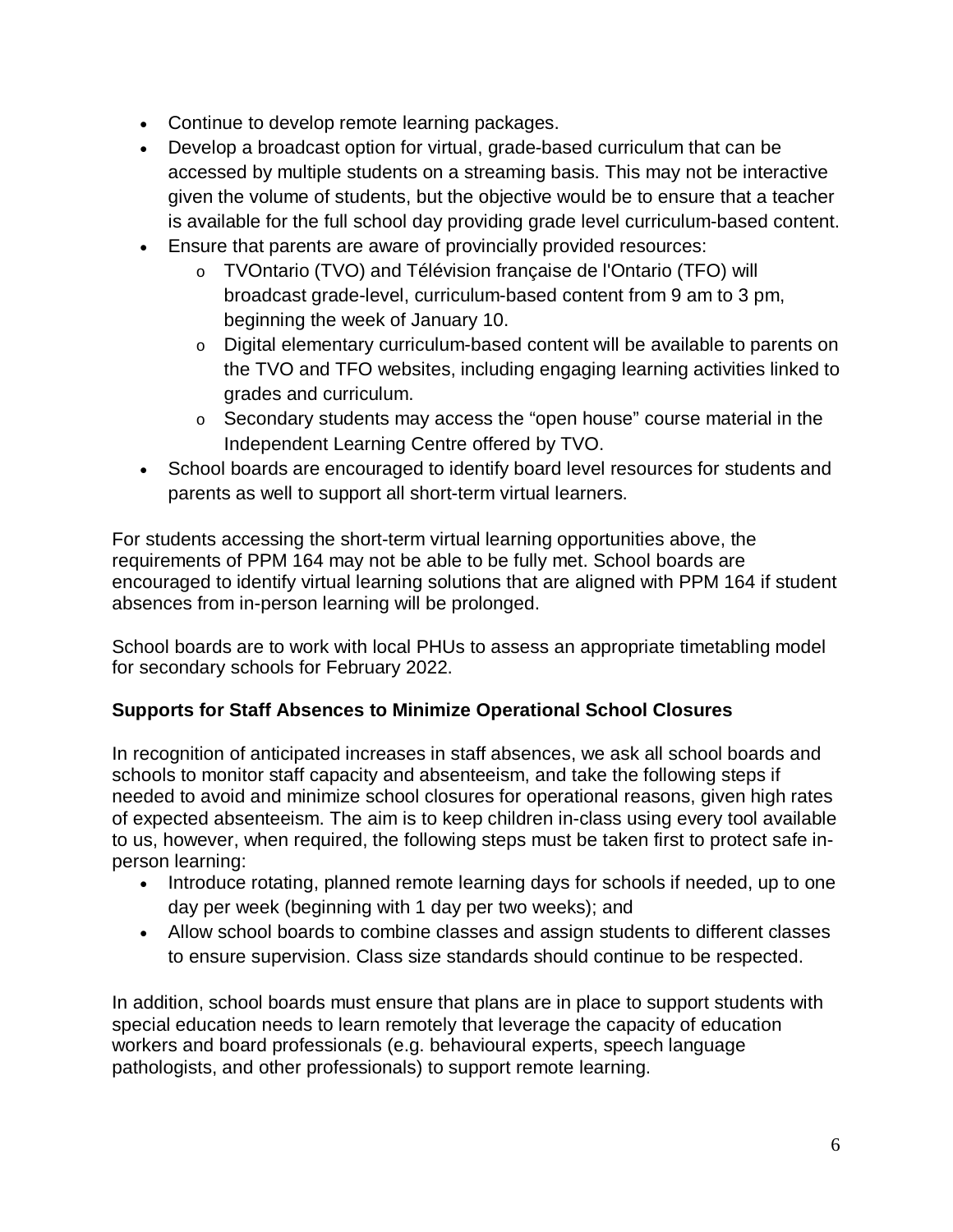School boards are expected to make every effort in the provision of in-person support for students with special education needs who cannot be accommodated through remote learning based on student needs. Our collective support for these children is critical to their wellbeing.

School boards are best positioned to determine which students with special education needs may require this accommodation. School boards have flexibility in determining how to deliver in-person instruction in such circumstances, based on local conditions, however every effort must be made to ensure in-person learning and consistency in their lives.

The ministry will continue to work with the OCMOH and local PHUs to adjust health and safety requirements (e.g., more or less restrictive measures) and update guidance as required, based on the public health environment to ensure schools remain safe and open for in-person learning – critical to student mental and physical health and academic success.

Thank you for your ongoing partnership as we work to keep schools safe and open to in-person learning in the months ahead.

Sincerely,

Stephen Lecce Nancy Naylor

Minister **Deputy Minister**